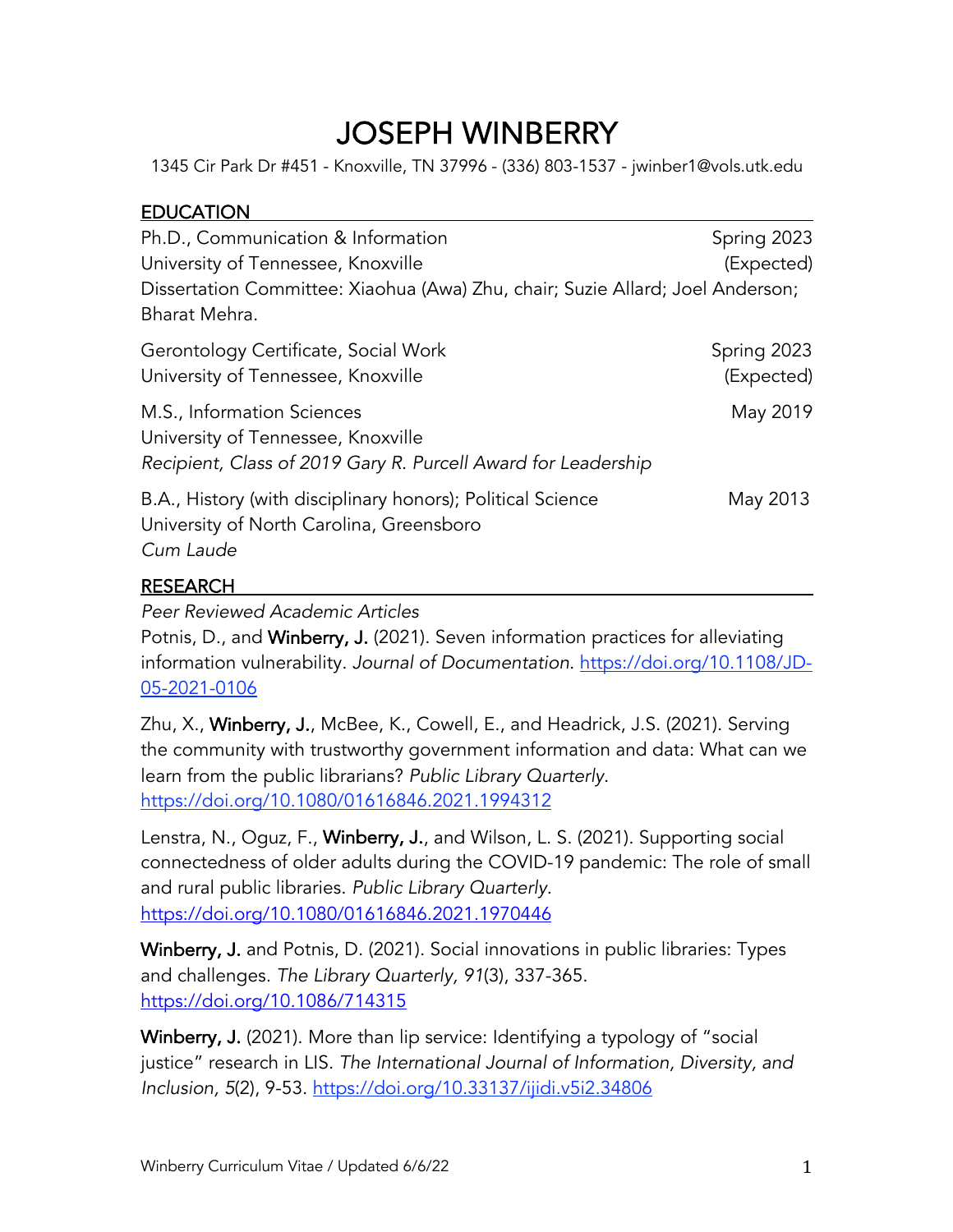Winberry, J. and Bishop, B. W. (2021). "Documenting social justice in library and information science research: A literature review." *Journal of Documentation, 77*(3), 743-754*.* https://doi.org/10.1108/JD-08-2020-0136

Potnis, D., Winberry J., Finn, B. (2020). Best practices for managing innovations in public libraries in the United States. *Journal of Librarianship and Information Science.* https://doi.org/10.1177/0961000620948567

Potnis, D., Winberry, J., Finn, B., & Hunt, C. (2019). What is innovative to public libraries in the United States? A perspective of library administrators for classifying innovations. *Journal of Librarianship and Information Science.*  https://doi.org/10.1177/0961000619871991

Winberry, J. (2018). Shades of silver: Applying the Strategic Diversity Manifesto to Tennessee's Knox County Office on Aging. *The International Journal of Information, Diversity, & Inclusion*, *2*(4), 52-72. https://doi.org/10.33137/ijidi.v2i4.32203

## *Peer Reviewed Book Chapter*

Winberry, J. & Mehra, B. (2021). Multidisciplinary perspectives for an integrative critical gerontology information framework. In Mehra, B. (Ed.). *Social Justice Design and Implementation in Library and Information Science: Impact-Driven Case Studies.* Abingdon, United Kingdom: Routledge.

## *Book Chapters*

Lenstra, N., Winberry, J., Oguz, F., & Wilson, L. (In Press). Finding new ways to support social connections for older adults: Rural public libraries innovate during the pandemic. *In* Chakraborty, M., Harlow, S., Moorefield-Lang, H. (Eds.). *Sustainable Online Library Services and Resources: Learning from the Pandemic*. Santa Barbara, CA: ABC-CLIO.

Mehra, B., & Winberry, J. (2022). "Politic talks" to address the global democracy recession in academic libraries of the South: An exploratory website analysis. In Taylor, N. G., Kettnich, K., Gorham, U., & Jaeger, P. (Eds.). *Libraries and the global retreat of democracy: Confronting polarization, misinformation, and suppression.* Bingley, United Kingdom: Emerald Publishing.

Winberry, J., & Mehra, B. (2021). The ivory tower's gray library: Evaluating services for older adult students in academic libraries. In J. Skinner & M. Gross (Eds.). *Underserved patrons in university libraries: Assisting students facing trauma, abuse, and discrimination.* Santa Barbara, CA: Libraries Unlimited.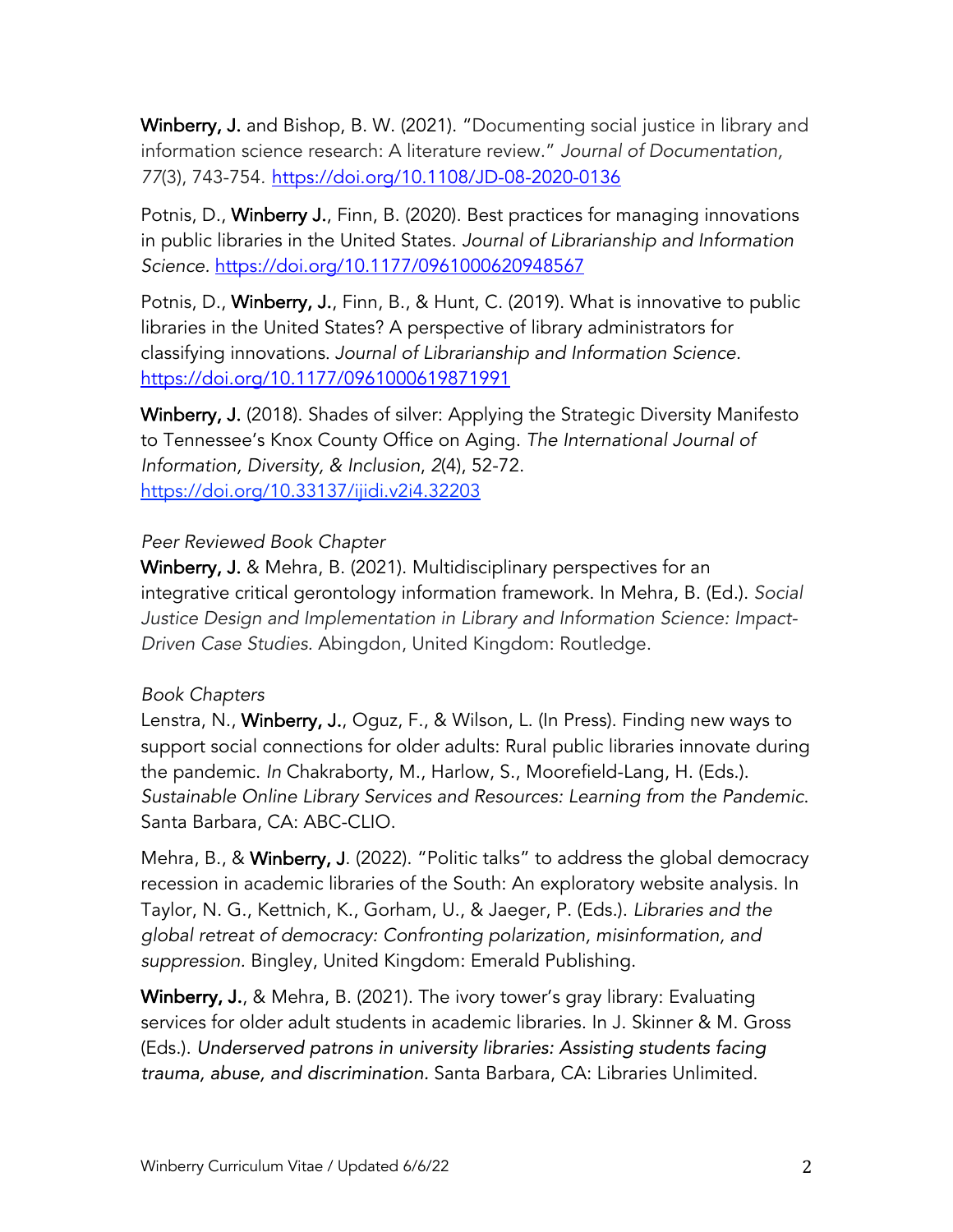## *Peer Reviewed Conference Proceedings*

Winberry, J. (2021). Student perspectives of LIS education in an aging society: Initial findings. 2021 ALISE Conference, virtual.

Zhu, X., Cowell, E., McBee, K., Headrick, J.S., & Winberry, J. (2019). Serving the community with trustworthy government information and data: What can we learn from the public librarians? 2019 ALISE Conference, Knoxville, TN, USA. http://hdl.handle.net/2142/105341

## *Peer Reviewed Conference Panel*

Winberry, J., Gray, L., Hardy, J., Jaber, B., & Mehra, B. (2021). Conceptualizing relevance of information as a social justice issue: An interactive panel discussion. *The 84th ASIS&T Annual Conference, Salt Lake City, Utah, USA.*

## *Conference Panel*

Lookingbill, V., Kitzie, V., Winberry, J., Lund, B., Colón-Aguirre, M., Hands, A. (Accepted). *Expectations, rejections, and reviewer 2: Publishing demystified.* Doctoral Student SIG. 2022 ALISE Conference, Pittsburgh, Pennsylvania.

## *Peer Reviewed Posters*

Winberry, J. & Mehra, B. (2020). U.S. state libraries as strong institutions: Supporting justice for LGBTQ+ patrons? *The 83rd ASIS&T Annual Conference, virtual.* https://doi.org/10.1002/pra2.360

Gray, L. & Winberry, J. (2020). Sister Circles of "Sage" Black Women: Expanding Information Practices Theory in a Cultural-Feminist Context. *ASIS&T SIG USE 2020 Symposium.* 

## *Work in Progress Poster*

Winberry, J. (2020). Service learning as a tool for student growth, community action, and information research inclusion for diverse older adults. *ALISE 2020 Annual Conference.* http://hdl.handle.net/2142/108765

## *Other Writing*

Winberry, J. (2021). LIS education, older adults, and social justice: Where do we go from here? *ALA Social Responsibility Round Table.* Retrieved from: http://www.ala.org/rt/sites/ala.org.rt/files/content/SRRT/Newsletters/srrt213.pdf #page=14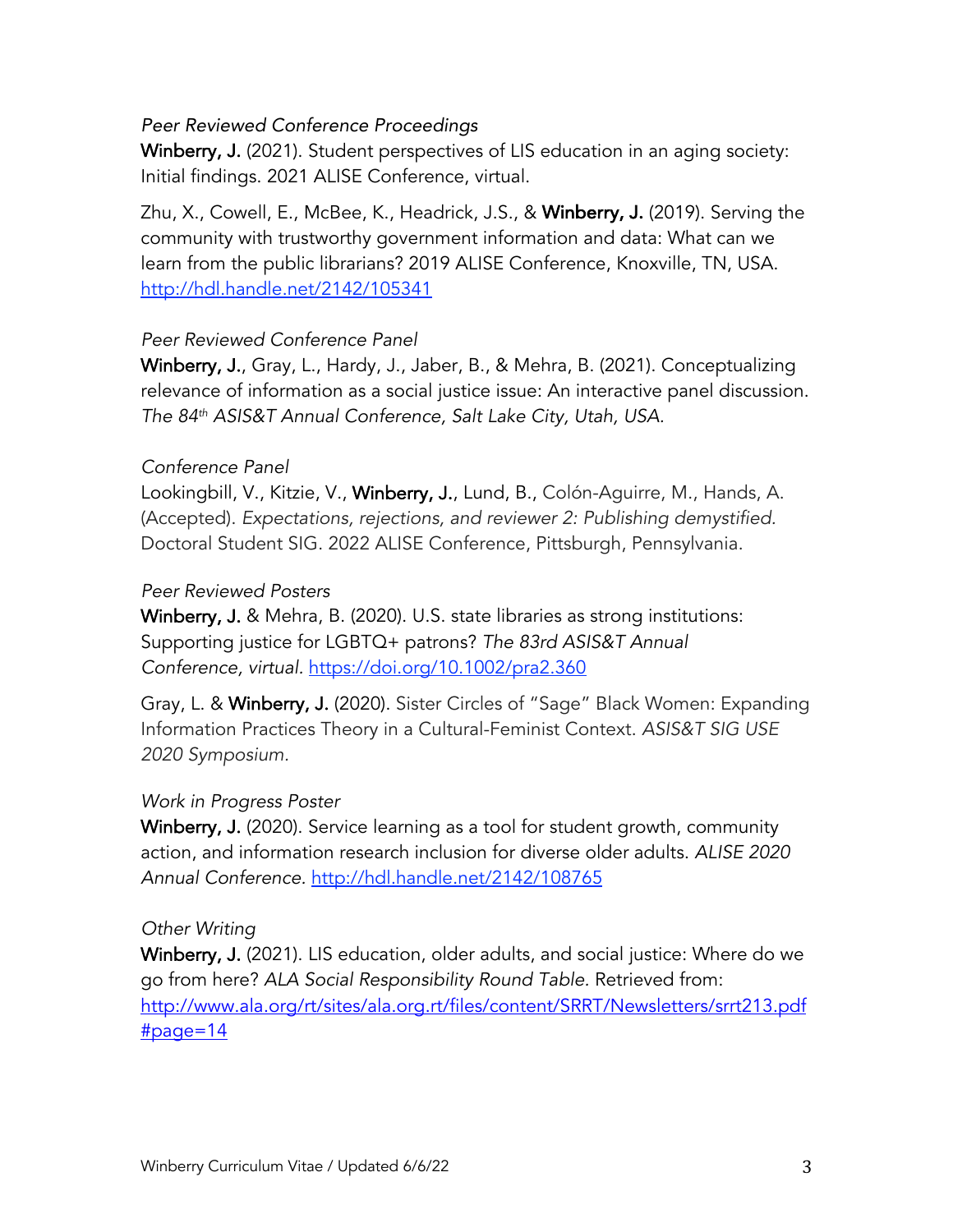# CONFERENCE PRESENTATIONS

Winberry, J., & Gray, L. (Accepted). From "mesearch" to "wesearch": The role of community in developing identity-centric research. 2022 ALISE Conference.

Winberry, J. & Mehra, B. (2021, June 26). *Fifty Years in the Fight: A Thematic Analysis of Social Responsibilities Round Table Newsletters, 1969-2019*. American Library Association 2021 Annual Conference, virtual.

Winberry, J. (2020, March 2). *"The Information Society is also an Aging Society": Related Research Past, Present, and Future.* UTK College of Communication and Information 42nd Research Symposium, Knoxville, TN.

Winberry, J. [Guest presenter]. In Dali, K., Bossaller, J., Caidi, N., Mehra, B., and Thompson, K. M. (2019, September 25). *The Agony and the Ecstasy of Publishing with Master Students: The Importance of Scholarly Publishing for Global Information Professionals.* ALISE Conference, Knoxville, TN.

Roach-Freiman, A., & Winberry, J. (2019, April 26). *Opening Our Minds: Two Early Career Librarians. Two Roundtables. Where To From Here?* Tennessee Library Association Annual Conference, Chattanooga, TN.

Winberry, J., Earl, M., Earl, S., Goins, M., Kinnersley, R., & Kelly, D. (2019, April 24). *Walking Together Through Open Doors: Successful Mentoring.* Tennessee Library Association Annual Conference, Chattanooga, TN.

Winberry, J. (2019, February 11). *Innovations in Public Libraries: Administrator Perspectives.* UTK College of Communication and Information 41st Research Symposium, Knoxville, TN.

Winberry, J. (2018, February 14). *Managing Innovations in Libraries: A Work in Progress*. UTK College of Communication and Information 40<sup>th</sup> Research Symposium, Knoxville, TN.

# INVITED PRESENTATIONS

Winberry, J. (2021, December 1). Exploring the health care needs of LGBTQIA older adults. University of South Carolina iSchool. [Recorded lecture].

Winberry, J., Lenstra, N., Villagran, M., & Ndumu, A. (2021, April 6). *Working with communities to promote social inclusion and wellbeing: Reflections on recent ALISE community conn@CT mini-grants projects.* ALISE. [Webinar]

Winberry, J. (2021, March 16). *Starting and sustaining an Elder Justice Multidisciplinary Team.* Presented to the Spokane, Washington Elder Abuse Research Group. [Online Presentation and Discussion]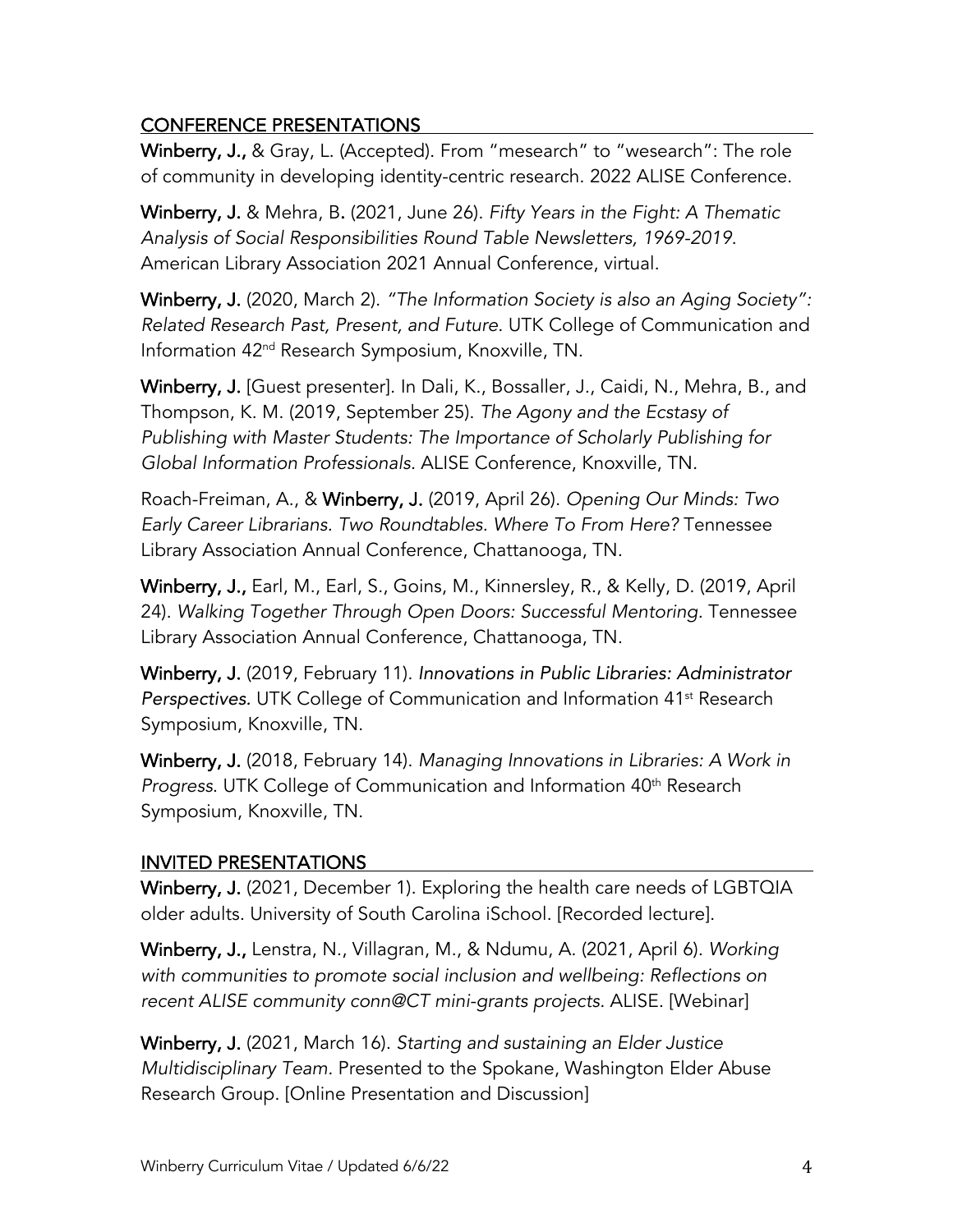Winberry, J. (2020, November 16). *UTK Chancellor's Commission for LGBT People: The campus to community connection.* Presented to the Knoxville Gay Men's Discussion Group. [Online Presentation and Discussion]

Winberry, J. (2020, January 13). *Diversity and inclusion in academic libraries.* Presented to Tennessee Library Association, College & University Libraries Roundtable. [Webinar]

# INVITED HOME INSTITUTION PRESENTATIONS

Winberry, J., Upendram, S., Foster, B., & Miller, L. (2022, February 24). The power of community: Advice for designing, implementing, and assessing community-engaged research. UTK College of Communication and Information 44th Research Symposium, Knoxville, TN.

Bryant, N., Winberry J., & Hollowell, L. (2020, August 27). Civic Engagement Seminar Series: Gleicher's Formula for Change. [Webinar]

Winberry, J. (2020, February 23). *Social Justice in LIS research.* Presented to the University of Tennessee School of Information Sciences Student ASIS&T Chapter. [Webinar]

Winberry, J.\*, Boatwright, B. Lybarger, J., & Zhang, X. (2019, November 11). *Best practices in publishing: Student panel.* Delivered at University of Tennessee, College of Communication & Information.

Claiborne, M. P., Plaster, Z., Woodbery, J., Zimmerman, S., & Winberry, J.\*\* (2019, February 27). *Library, Museum, and Science Organizations Social Media Innovators Panel*. Delivered at University of Tennessee, School of Information Sciences.

Caldwell, R., Wallace, A., Viera, A. Allen, M., Doncaster, H., & Winberry, J.\* (2018, June 6). *From campus to community: Making the case for open access by bringing nonprofits to academic libraries.* Delivered at University of Tennessee, Hodges Library. Retrieved from

https://www.facebook.com/utklibraries/videos/1942738019078181/

\*Panelist \*\*Panel Moderator

# MEDIA APPEARANCES

Winberry, J. (2019, November 18). Protesters gathered at the Sevier County Commission Meeting. First video on page, retrieved from https://www.wvlt.tv/content/news/Commission-to-meet-for-first-time-sinceoutburst-565073192.html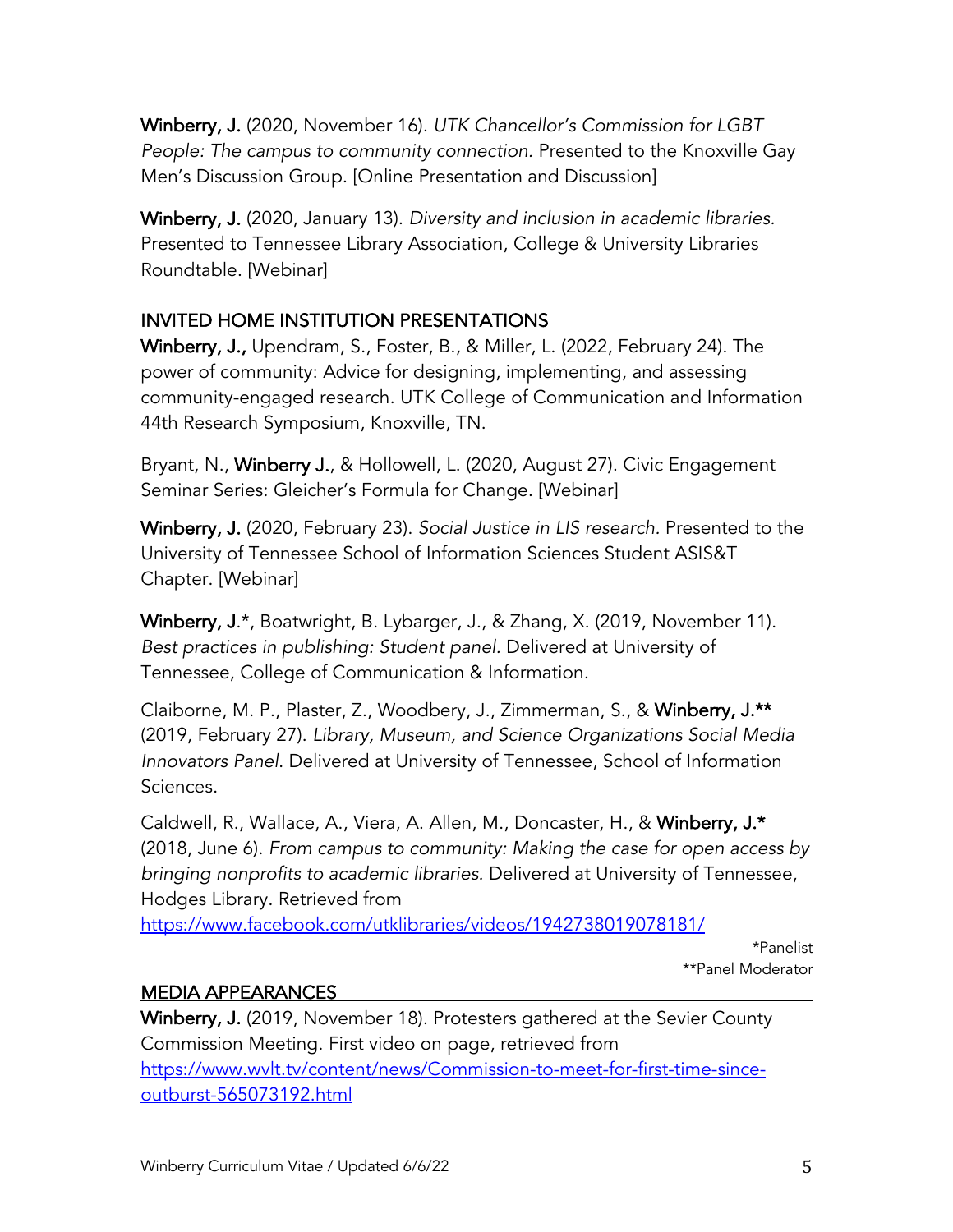Winberry, J. (2016, August 15). City of Knoxville receives grant to combat elder abuse. Retrieved from https://www.wate.com/news/local-news/city-of-knoxvillereceives-grant-to-combat-elder-abuse/

## AWARDS & HONORS

UTK CCI Graduate Student Research Award 2022

■ Awarded to one graduate student in the University of Tennessee's College of Communication & Information annually to recognize their research accomplishments.

ALISE Best Conference Paper Award 2021

**Winberry, J.** (2021). Student perspectives of LIS education in an aging society: Initial findings. 2021 ALISE Conference.

## ALISE/Bohdan S. Wynar Research Competition Award 2021

**Winberry, J.** and Potnis, D. (2021). Social innovations in public libraries: Types and challenges. *The Library Quarterly, 91*(3), 337-365. https://doi.org/10.1086/714315

The Informed Librarian Online Featured Article 2020

■ Co-authored article, "What is Innovative to Public Libraries in the United States? A Perspective of Library Administrators for Classifying Innovations" named featured article of October 2020 by The Informed Librarian Online.

## GSA ESPO Carol A. Schultz Travel Stipend Award 2020

■ Emerging Scholar and Professional Organization (ESPO) student members are eligible for a chance to win a Carol A. Schutz Registration Award. The stipend is to help defray the cost attending GSA's Annual Scientific Meeting.

ASIS&T SIG SI Emerging Social Informatics Researcher Award 2020

■ For up to two students whose research is on topics informed by and/or relating to social informatics. Up to two winning students will be reimbursed for or otherwise receive free registration to the ASIS&T 2020 Annual Meeting and the Social Informatics Research Symposium.

Doctoral Student to ALISE Award 2020

■ Competitive award which supports the attendance of one or more promising LIS doctoral students at the ALISE Annual Conference. Through undertaking conference assignments and participating fully in conference programs, the winner will gain an understanding of how ALISE serves its members.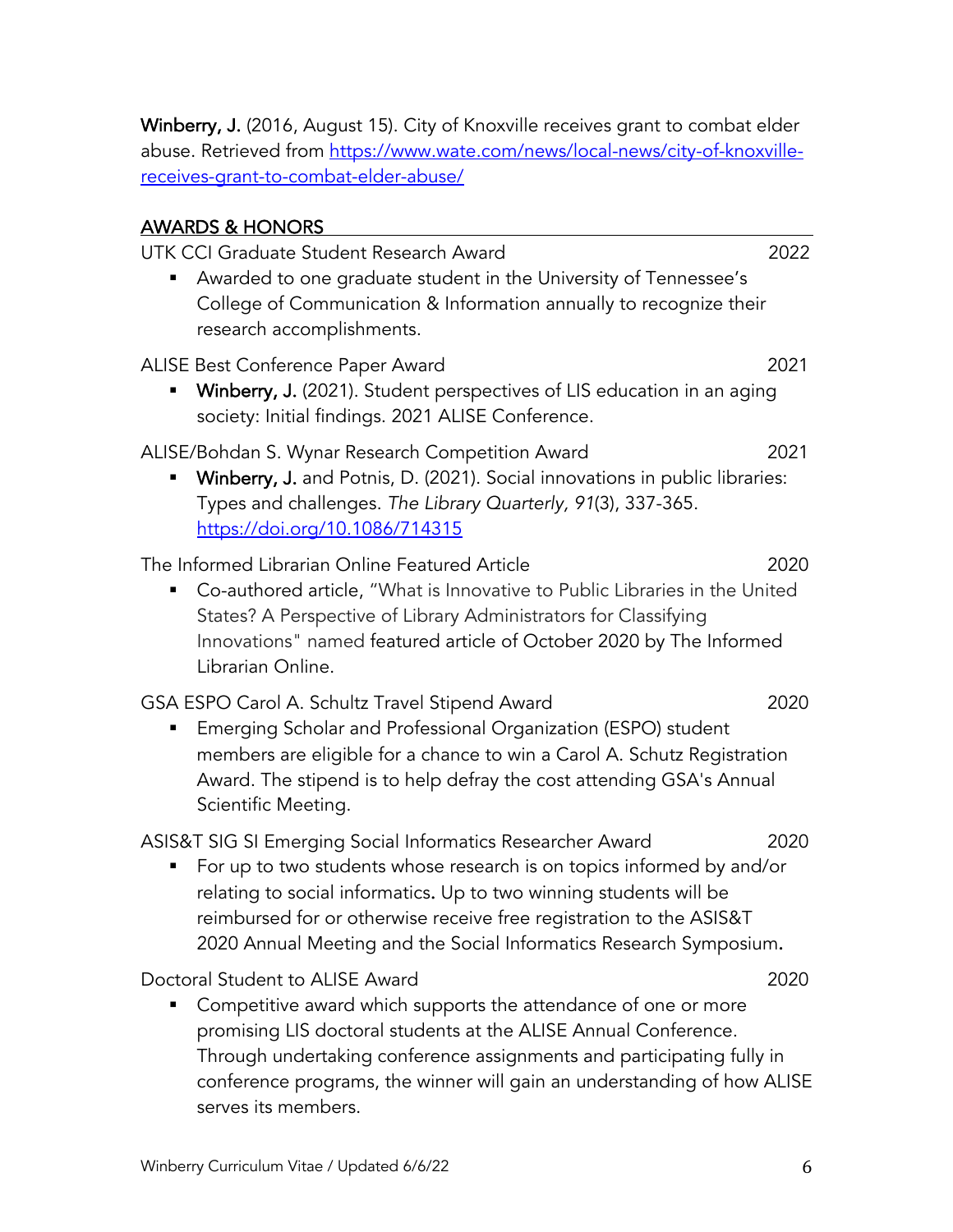Winberry Curriculum Vitae / Updated 6/6/22 7

|   | The faculty present this award to a student who shows unusual promise as<br>a leader in the field of information sciences, in research and innovation,<br>intellectual activity and creativity and management. It is an award for<br>overall excellence rather than excellence in any one particular area alone. |      |
|---|------------------------------------------------------------------------------------------------------------------------------------------------------------------------------------------------------------------------------------------------------------------------------------------------------------------|------|
|   | Graduating Student Commencement Speaker<br>Selected by the director to deliver the student commencement address at<br>the Spring 2019 School of Information Sciences graduation ceremony.                                                                                                                        | 2019 |
|   | Best Masters Student Paper<br>"Shades of Silver" article chosen as best master's student paper of the<br>year by UTK School of Information Sciences faculty.                                                                                                                                                     | 2019 |
|   | School of Information Sciences Diversity & Inclusion Badge<br>Recognizes a student's commitment to diversity and inclusion as<br>exemplified by their scholarship, professional service, and reflective<br>participation.                                                                                        | 2019 |
|   | Best Class Blog<br>Awarded by obtaining 1/3 of student vote for blog developed in social<br>informatics class.                                                                                                                                                                                                   | 2019 |
| Ξ | Best Masters Research Presentation<br>Winberry, J. (2018). Managing Innovations in Libraries: A Work in<br>Progress. College of Communication and Information 40th Research<br>Symposium, Knoxville, TN.                                                                                                         | 2018 |
|   | Best Area Director of the Year Award<br>Recognition of leadership of 4 Toastmasters [public speaking and<br>leadership] clubs between 2017-2018. Chosen above 20 other area<br>directors across three states.                                                                                                    | 2018 |
|   | Distinguished Toastmaster<br>Highest award provided by Toastmasters International [public speaking<br>and leadership organization] to an individual, the culmination of 4 years of<br>40+ speeches and leadership projects.                                                                                      | 2018 |

- TN. Gary R. Purcell Award 2019
- § Winberry, J. (2020, March 2). *"The Information Society is also an Aging Society": Related Research Past, Present, and Future.* UTK College of Communication and Information 42nd Research Symposium, Knoxville,

Best Doctoral Student Research Presentation 2020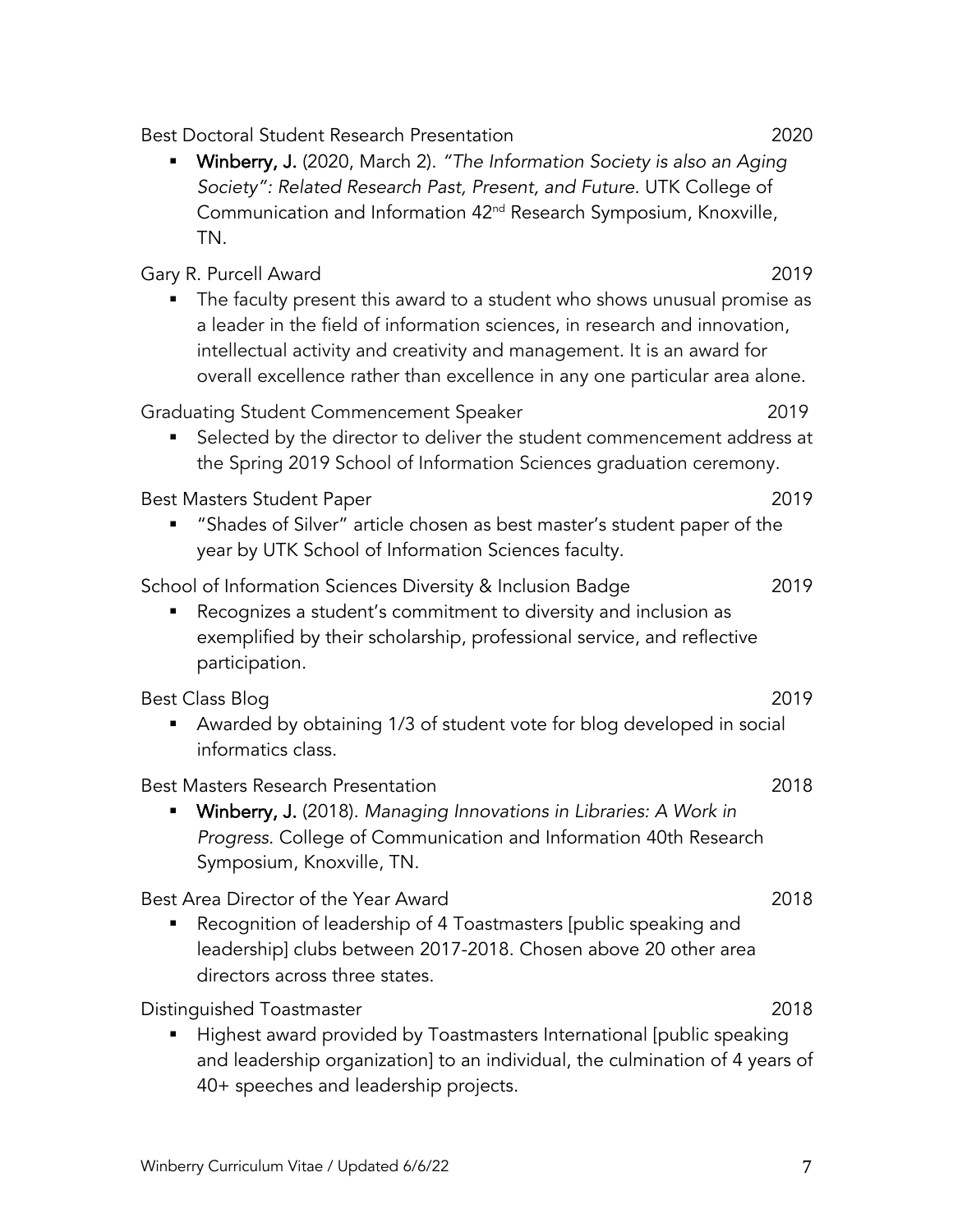| 2018<br>President's Distinguished Area<br>Highest award for leadership of 4 Toastmasters public speaking clubs.                                                                                                                                                                           |
|-------------------------------------------------------------------------------------------------------------------------------------------------------------------------------------------------------------------------------------------------------------------------------------------|
| President's Distinguished Club<br>2017<br>Highest award for leadership of 1Toastmasters public speaking club.                                                                                                                                                                             |
| American Red Cross Corporate Diversity Program Mentee<br>2014-2015<br>Competitively selected from members of the organization's LGBT<br>Resource Group to receive one-on-one mentoring from Dr. Yvette Miller,<br>Chief Medical Officer of the Charlotte Donor and Client Support Center. |
| Successful Nomination of Others                                                                                                                                                                                                                                                           |
| ALA Rainbow Round Table Award for Political Activism<br>2020<br>Donna Braquet, University of Tennessee Libraries<br>https://www.ala.org/news/2020/06/donna-braquet-rrt-political-activism-<br>award                                                                                       |
| 2022                                                                                                                                                                                                                                                                                      |
| ALA RUSA Margaret E. Monroe Award for Library Adult Services<br>Timothy J. Dickey, Columbus Metropolitan Library                                                                                                                                                                          |
| https://rusaupdate.org/2022/03/2022-rusa-margaret-e-monroe-award-for-<br>library-adult-services/                                                                                                                                                                                          |
| UTK Commission for Disability Graduate Student Award<br>2022<br>Kevin Mallary, College of Communication & Information<br>https://honorsbanquet.utk.edu/2022-commission-for-disability-graduate-<br>student-award/                                                                         |
| <b>SERVICE</b>                                                                                                                                                                                                                                                                            |
| Profession                                                                                                                                                                                                                                                                                |
| <b>Association for Library and Information Science Education</b><br>Chair, ALISE/Connie Van Fleet Award for Research<br>2021-2022<br>Excellence in Public Library Services to Adults Committee                                                                                            |
| Member, ALISE/Connie Van Fleet Award for Research<br>2020-2022<br>Excellence in Public Library Services to Adults Committee                                                                                                                                                               |
| Reviewer, Conference<br>2020                                                                                                                                                                                                                                                              |
| <b>Association for Information Science and Technology (ASIS&amp;T)</b><br>Reviewer, Conference<br>2022                                                                                                                                                                                    |
| <b>Gerontological Society of America</b><br>Reviewer, Conference<br>2021                                                                                                                                                                                                                  |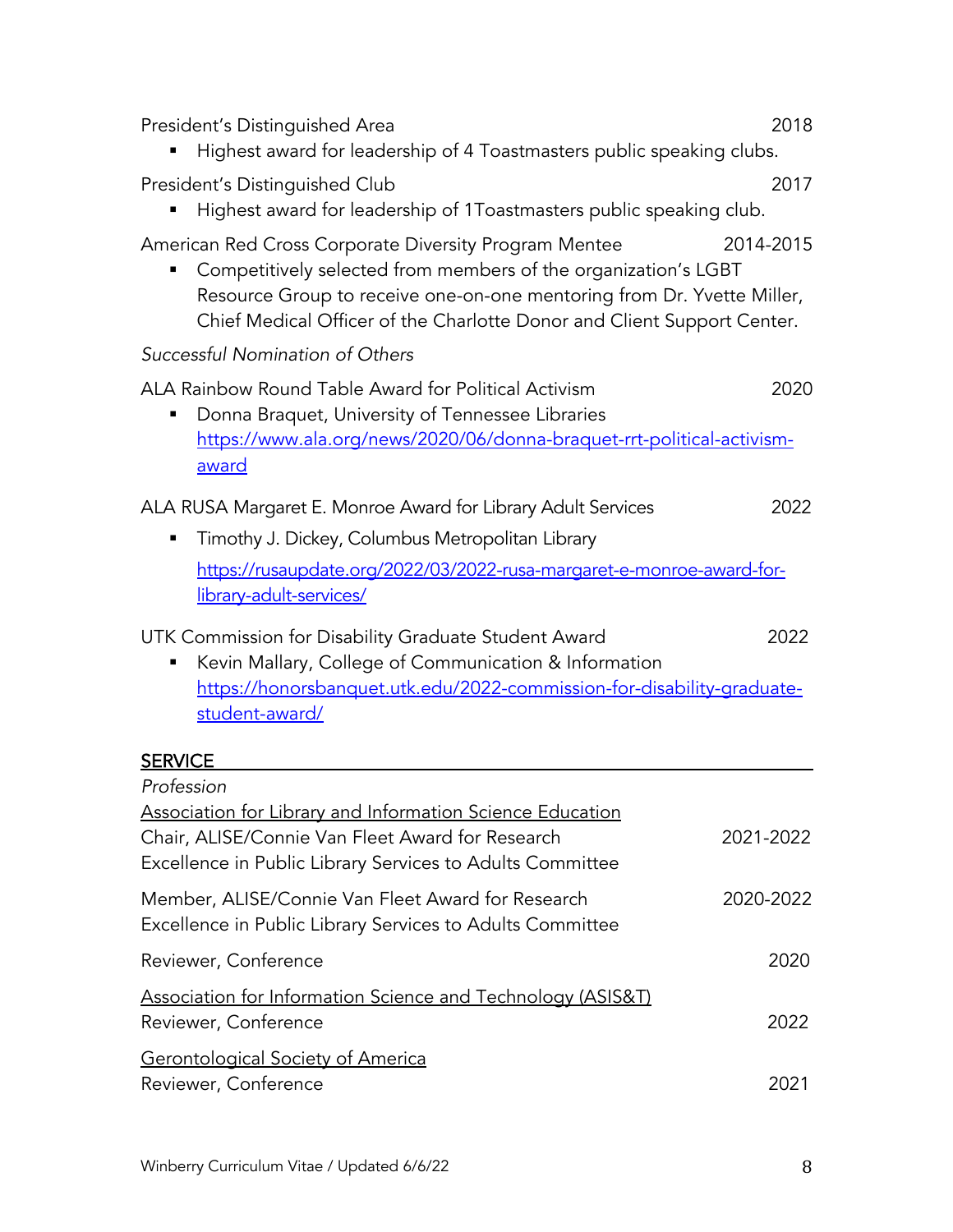| <b>Library Quarterly</b><br>Reviewer, Journal                                                                      | 2022      |
|--------------------------------------------------------------------------------------------------------------------|-----------|
| Tennessee Library Association<br>Chair, College and University Libraries Roundtable                                | 2018-2019 |
| University of Tennessee<br>Division of Diversity and Engagement<br>Member, Chancellor's Commission for LGBT People | 2020-2021 |
| University Libraries<br>Member, Student Advisory Committee                                                         | 2018-2019 |
| <b>College of Communication &amp; Information</b><br>College Nominee, University 3 Minute Thesis Competition       | 2022      |
| Member, Diversity Committee                                                                                        | 2021      |
| Member, Graduate Student Association Executive Committee                                                           | 2019-2020 |
| Member, Research Advisory Committee                                                                                | 2018-2019 |
| School of Information Sciences<br>Member, Assistant Professor of Practice Search Committee                         | 2020      |
|                                                                                                                    |           |

## GRANTS

## *Academic*

Winberry, J. [PI]. (2020, October 27). *We Serve All Seniors: Creating Information Resources for Diverse Older Adults in Community Context.* University of Tennessee Division for Diversity and Engagement. \$750.

Winberry, J. [PI]. (2019, September 25). *We Serve All Seniors: Creating Information Resources for Diverse Older Adults in Community Context.* ALISE Community Conn@CT Mini-Grant. \$750.

## *Community*

Winberry, J. (2019). Elder *Abuse Response in Knox County*. Received from the State of Tennessee Office of Criminal Justice Programs on behalf of the Knoxville-Knox County Community Action Committee Office on Aging. \$200,000.

Winberry, J. (2018). Elder *Abuse Response in Knox County*. Received from the State of Tennessee Office of Criminal Justice Programs on behalf of the Knoxville-Knox County Community Action Committee Office on Aging. \$200,000.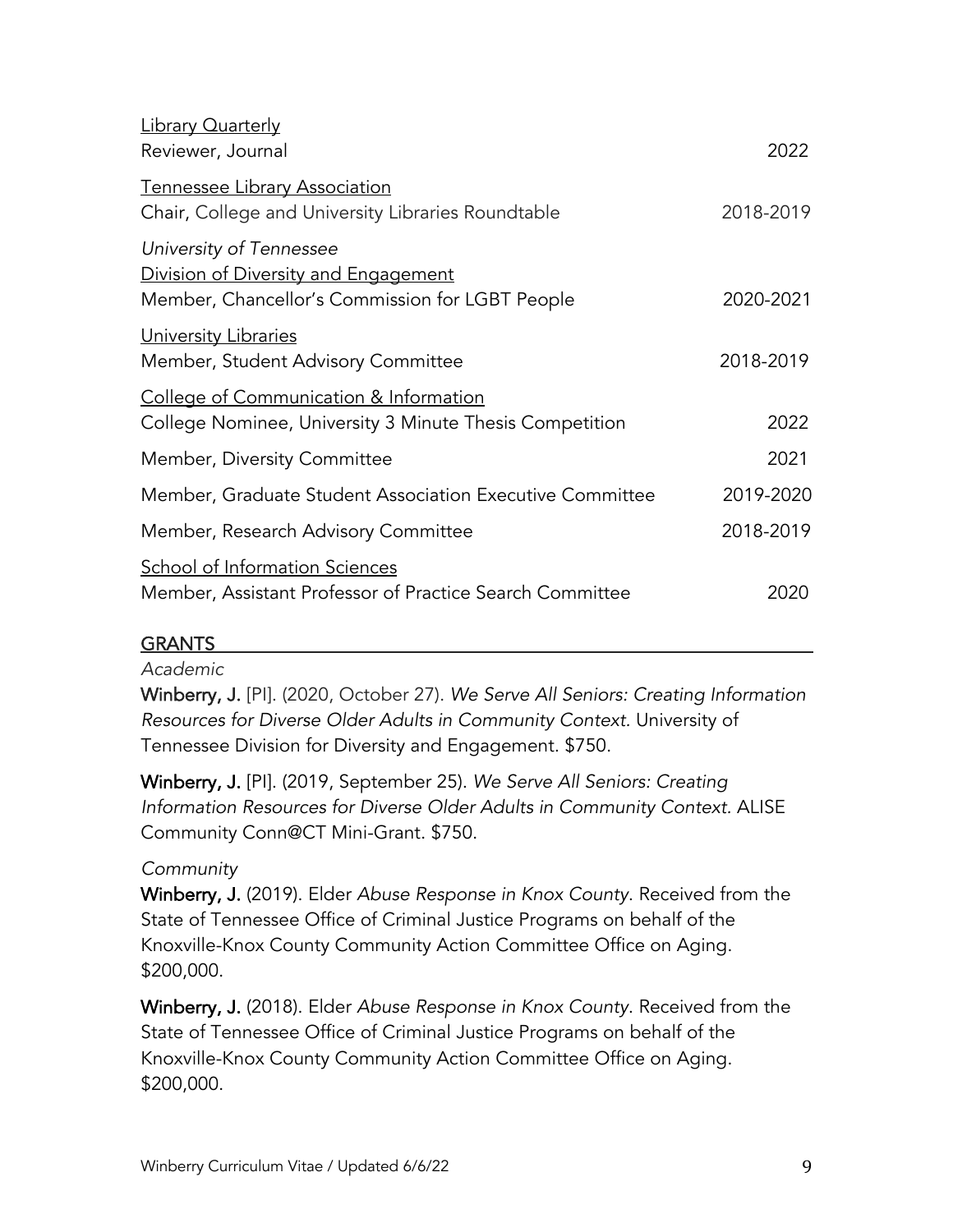Winberry, J. (2017). *Community Outreach on Identifying, Reporting, & Responding to Elder Abuse in Knox County.* Received from the East Tennessee Foundation on behalf of the Knoxville-Knox County Community Action Committee Office on Aging. \$1,000.

Winberry, J. (2016). *Direct Services for Elder Abuse Victims.* Received from the Department of Justice Office on Violence Against Women on behalf of the Knoxville-Knox County Community Action Committee Office on Aging [Subgranted through the Knoxville Police Department]. \$87,500.

Winberry, J. (2013). *Program Support for the American Red Cross in Chattanooga*. Received from the Weldon F. Osborne Foundation on behalf of the American Red Cross. \$5,000.

# **SCHOLARSHIPS**

| UTK CCI Faye D. Julian Doctoral Student Scholarship, \$1000                    | 2022      |
|--------------------------------------------------------------------------------|-----------|
| UTK DDE Dr. Marva Rudolph [Diversity and Engagement] Scholarship, \$1,000 2021 |           |
| UTK CCI Nancy Jane Shirley GIF Scholarship, \$1,000                            | 2020-2021 |
| ALA SRRT Herbert Biblo Travel Grant, \$1,000                                   | 2020      |
| UTK Chancellor Fellowship, \$9,562                                             | 2019-2022 |
| UTK SIS Travel Grant, \$1,000                                                  | 2019      |
| UTK SIS Breaking Away Scholarship, \$500                                       | 2017      |
| UNCG The Ethel Stephens Arnett Scholarship, \$750                              | 2012      |

# TEACHING

*Teacher of Record*

INSC 311: User Centered Design (Fall 2022), University of Tennessee, Knoxville [Online, asynchronous].

INSC 311: User Centered Design (Spring 2022), University of Tennessee, Knoxville [Online, asynchronous].

INSC 311: User Centered Design. (Fall 2021), University of Tennessee, Knoxville [Online, asynchronous].

INSC 310: Information Seeking: Resources and Strategies (Spring 2021), University of Tennessee, Knoxville [Online, asynchronous].

INSC 310: Information Seeking: Resources and Strategies (Fall 2020), University of Tennessee, Knoxville [Online, asynchronous].

INSC 310: Information Seeking: Resources and Strategies (Summer 2020), University of Tennessee, Knoxville [Online, asynchronous].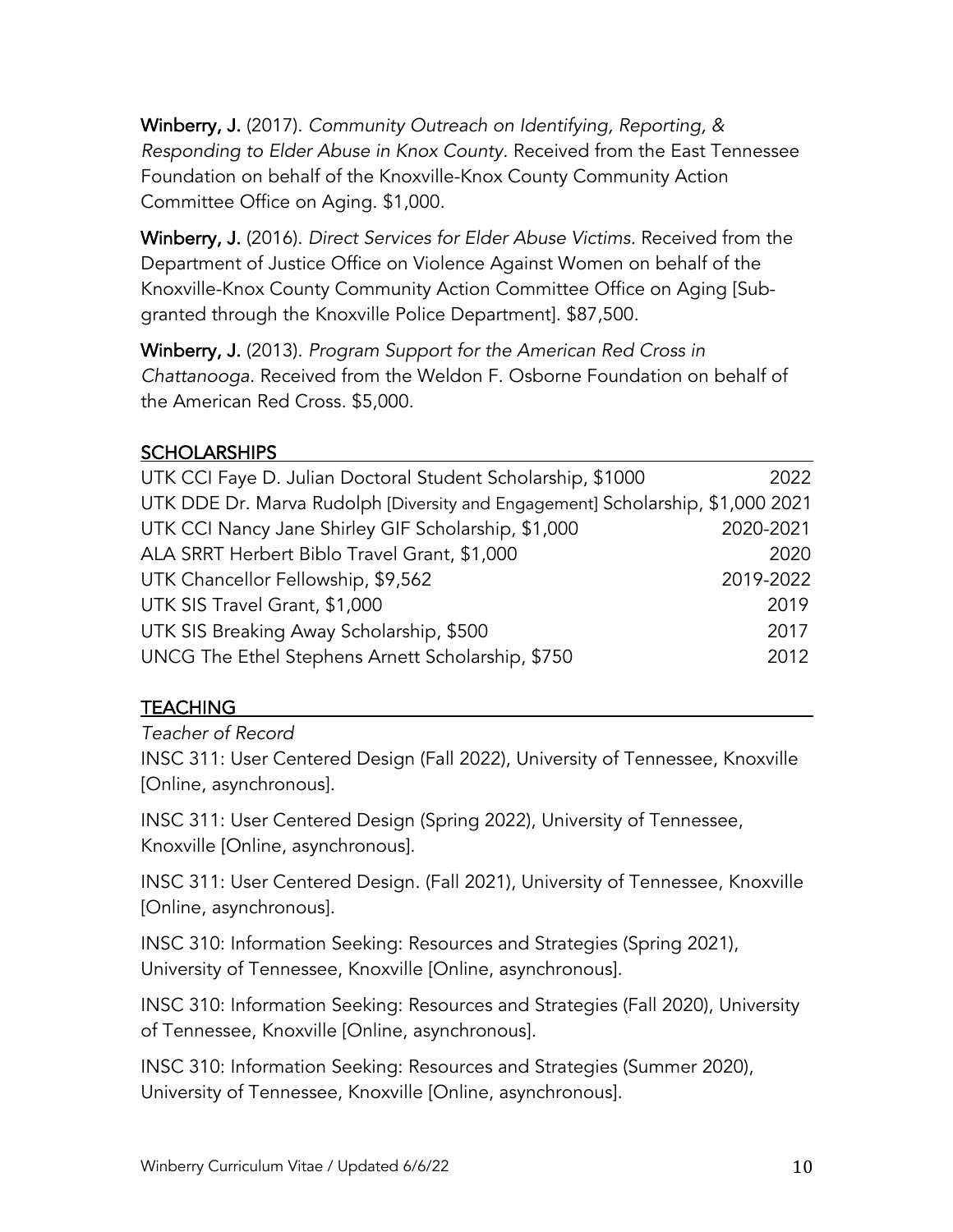## *Guest Lectures*

Winberry, J. (2020, October 13). *My experiences as a Ph.D. student.* Communication and Information 605, Philosophical and Theoretical Foundations of Communication and Information, University of Tennessee, Knoxville [Online, synchronous].

Winberry, J. (2020, March 31). *Organizational communication of non-profit organizations.* Communication Studies 342, Survey of Organizational Communication, University of Tennessee, Knoxville [Online, synchronous].

Winberry, J. (2020, January 8). *Government information*. Information Sciences 310, Information Seeking: Resources and Strategies, University of Tennessee, Knoxville [Online, asynchronous].

Winberry, J. (2018, April 12). *Elder justice: How to identify, report, and respond to elder abuse in Knox County.* Public Health 350: Public Health Aspects of Aging, University of Tennessee, Knoxville.

Winberry, J. (2017, April 25). *Elder justice: How to identify, report, and respond to elder abuse in Knox County.* Public Health 350: Public Health Aspects of Aging, University of Tennessee, Knoxville.

Winberry, J. (2017, January 26). *Introduction to the Knox County Office on Aging.* Public Health 350: Public Health Aspects of Aging, University of Tennessee, Knoxville.

*Distance Education Support (Fall 2018-Spring 2019)*

Provided online, synchronous, technical support to instructors and students in:

- **INSC 520: Information Representation/Organization**
- **INSC 530: Information Access/Retrieval (multiple sections)**
- INSC 532: Sources & Services for Science & Engineering
- INSC 560: Development and Management of Collections
- INSC 583: Introduction to Youth Informatics
- INSC 584: Database Management Systems
- § INSC 590: Problems in Information Sciences (Data Management)
- INSC 598: Web Design

## ADDITIONAL EXPERIENCE

Graduate Teaching Associate **August 2019** – Present University of Tennessee, Knoxville – College of Communication & Information

Practicum Student **Internal Contract Contract Contract Contract Contract Contract Contract Contract Contract Contract Contract Contract Contract Contract Contract Contract Contract Contract Contract Contract Contract Contr** Pellissippi State Community College – Blount County Campus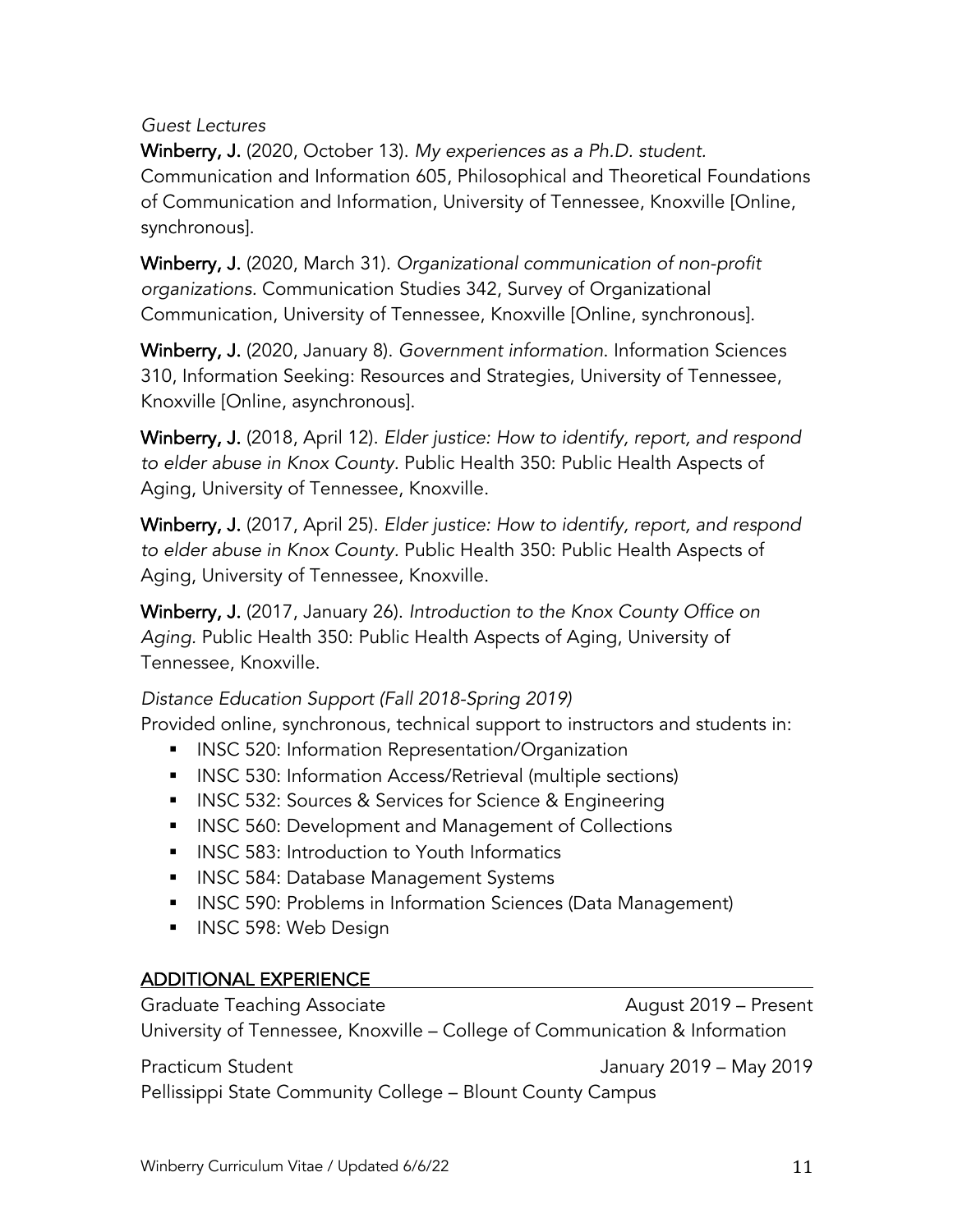| Practicum Student<br>University of Tennessee, Knoxville - Hodges Library Public Services                                                                                                                               | August 2018 – December 2018 |
|------------------------------------------------------------------------------------------------------------------------------------------------------------------------------------------------------------------------|-----------------------------|
| Distance Education Graduate Assistantship<br>University of Tennessee, Knoxville - School of Information Sciences                                                                                                       | August 2018 - May 2019      |
| Graduate Teaching Assistantship<br>University of Tennessee, Knoxville - School of Information Sciences                                                                                                                 | August 2017 - May 2018      |
| Elder Abuse Community Outreach Program Manager<br>Knoxville-Knox County CAC Office on Aging                                                                                                                            | March 2016 - August 2018    |
| <b>Business Operations Specialist</b><br>American Red Cross of Tennessee                                                                                                                                               | August 2013 – March 2016    |
| <b>RESEARCH GROUP PARTICIPATION</b>                                                                                                                                                                                    |                             |
| Participant, GSA Emerging Scholar and Professional<br>Organization Pre-Proposal Dissertation Writing Group                                                                                                             | 2021-2022                   |
| Participant, University of Tennessee Gerontology Research and<br>Scholarship (GeRAS) Group                                                                                                                             | 2020-Present                |
| Participant, National Adult Protective Services Association<br>(NAPSA)/National Committee for the Prevention of<br>Elder Abuse (NCPEA)'s Joint Research Committee                                                      | 2018-2019                   |
| <u>TRAINING</u>                                                                                                                                                                                                        |                             |
| Trans/Queer in HCI Mentoring Program<br>Mentored by Dr. Wanda Pratt, University of Washington iSchool                                                                                                                  | 2021-2022                   |
| UTK Community Engagement Academy<br>Six-week interdisciplinary professional development program on the<br>foundations of community engagement and engaged scholarship and<br>apply knowledge to research and practice. | Fall 2020                   |
| Recognizing and Mitigating Unconscious Bias<br>1.5-hour training                                                                                                                                                       | <b>Fall 2020</b>            |
| Virtual Vol Bootcamp for Online Teaching<br>Four-part series for first time instructors of online courses in the summer.                                                                                               | Summer 2020                 |
| LGBT+ Safe Zone Training, Levels 1 and 2<br>Consists of multiple tiers, inspired by the multicultural competence<br>models of awareness, knowledge, and skills.                                                        | Spring 2020                 |
| Best Practices in Teaching Certificate, UTK Graduate School                                                                                                                                                            | Spring 2020                 |